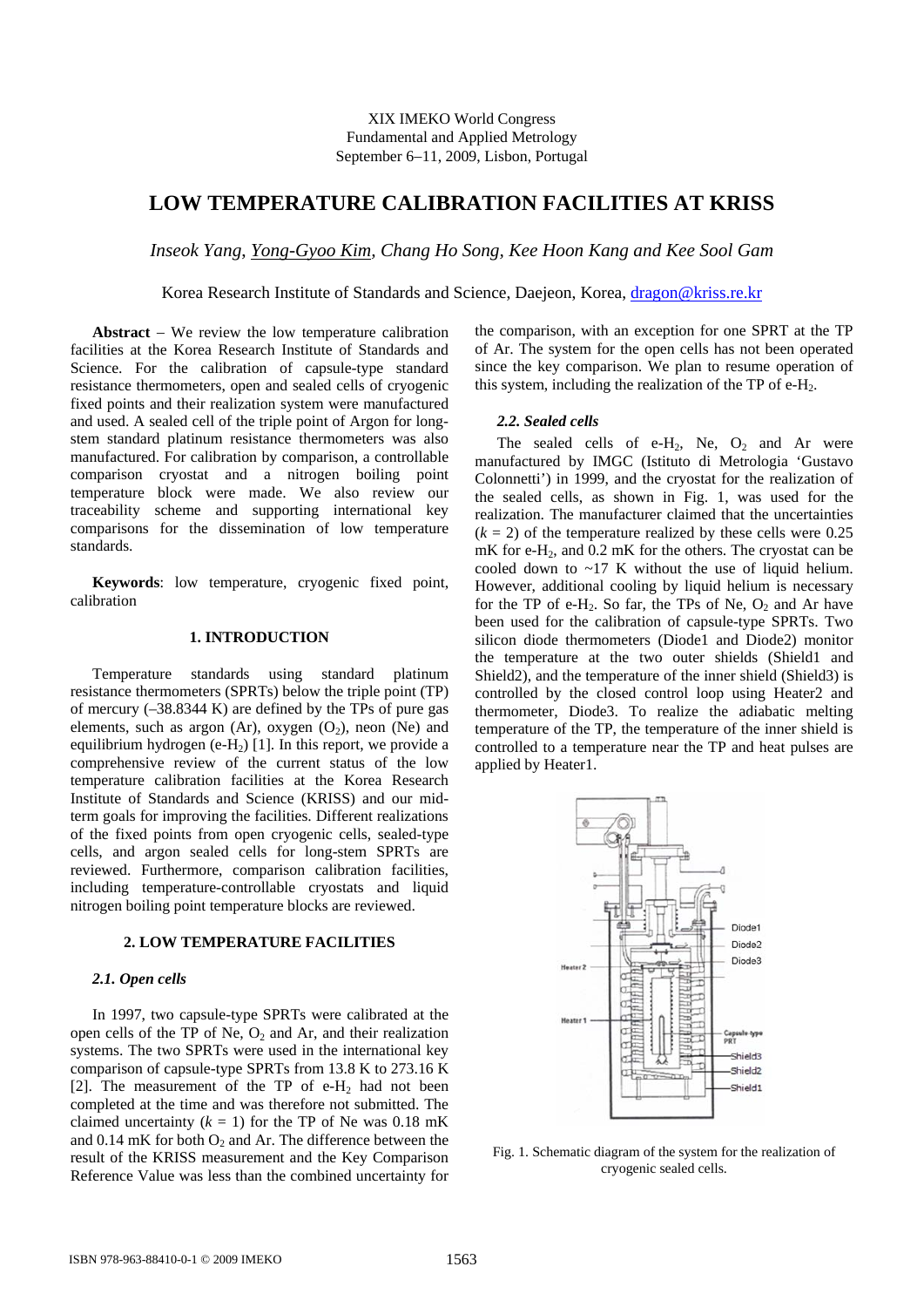

Fig. 2. The result of the adiabatic realization of the triple point of (a) neon (b) oxygen, and (c) argon using heat-pulse method.

Fig. 2 shows the full melting curves of the TPs of Ne,  $O_2$ and Ar, while adiabatic realizations are found using pulse heating. The total heat power throughout the pulse heating was  $25$  J for Ne, 79 J for  $O_2$ , and 140 J for Ar. The uncertainty of the calibration of the capsule-type SPRTs using these cells was within 1 mK. Since operating sealed cells is much easier than operating open cells, they are suitable for the dissemination of the temperature scale through capsule-type SPRTs. Table 1 shows the uncertainty budget of the calibration of capsule-type SPRT by the realization of the  $O<sub>2</sub>$  cell.

Table 1. Uncertainty budget of the TP of  $O_2$  by capsuletype SDDT

| Uncertainty components                    | Uncertainties | Degrees of |  |  |
|-------------------------------------------|---------------|------------|--|--|
|                                           | (mK)          | freedom    |  |  |
| Sealed cell uncertainty                   | 0.1           | $\infty$   |  |  |
| Determination of the plateau<br>value     | 0.05          | $\infty$   |  |  |
|                                           |               |            |  |  |
| Plateau repeatability                     | 0.1           | 4          |  |  |
| Self-heating                              | 0.02          | $\infty$   |  |  |
| Heat flux                                 | 0.15          | $\infty$   |  |  |
| Standard resistors                        | 0.01          | $\infty$   |  |  |
| Hydrostatic head correction               | 0.015         | $\infty$   |  |  |
| Propagation<br>TPW<br>from<br>uncertainty | 0.01          | $\infty$   |  |  |
| Expanded uncertainty $(k = 2)$            | 0.43          |            |  |  |

#### *2.3. Sealed cell of the TP of Ar for long-stem SPRTs*

Long-stem SPRTs can be calibrated and used for temperature measurements above the TP of Ar or above -200 °C with extrapolation in the range of ~10 K. The TP of the Ar system was designed and used for calibrating longstem SPRTs [3]. The original design has been modified since then to reduce heat flux from the atmosphere and to ease liquid nitrogen filling. To achieve this, the top flange of the cryostat was lowered to leave more space for the liquid nitrogen above it. The modified cryostat is shown in Fig. 3.



Fig. 3. The modified design of the TP of the Ar system for long-stem SPRTs.

As shown in Table 2, the improved uncertainty of the TP of Ar realization by long-stem SPRT was  $0.4$  mK ( $k = 2$ ). The system was used for the ongoing international comparison on the TP of Ar for long-stem SPRTs, APMP.T-K3.2 [4].

| Table 2. The uncertainty budget of the TP of Ar by long-stem |  |  |
|--------------------------------------------------------------|--|--|
|--------------------------------------------------------------|--|--|

| <b>SPRT</b>                           |                     |                    |    |  |
|---------------------------------------|---------------------|--------------------|----|--|
| Uncertainty component                 | Uncertainty<br>(mK) | Degrees<br>freedom | of |  |
| Determination of the plateau<br>value | 0.09                | $\infty$           |    |  |
| Plateau repeatability                 | 0.1                 | 4                  |    |  |
| Chemical impurity                     | 0.03                | 2                  |    |  |
| Self heating                          | 0.03                | $\infty$           |    |  |
| Heat flux                             | 0.05                | $\infty$           |    |  |
| Standard resistor                     | 0.01                | $\infty$           |    |  |
| Hydrostatic head correction           | 0.02                | $\infty$           |    |  |
| Propagation from TPW<br>uncertainty   | 0.03                | $\infty$           |    |  |
| Expanded uncertainty $(k = 2)$        | 0.38                |                    |    |  |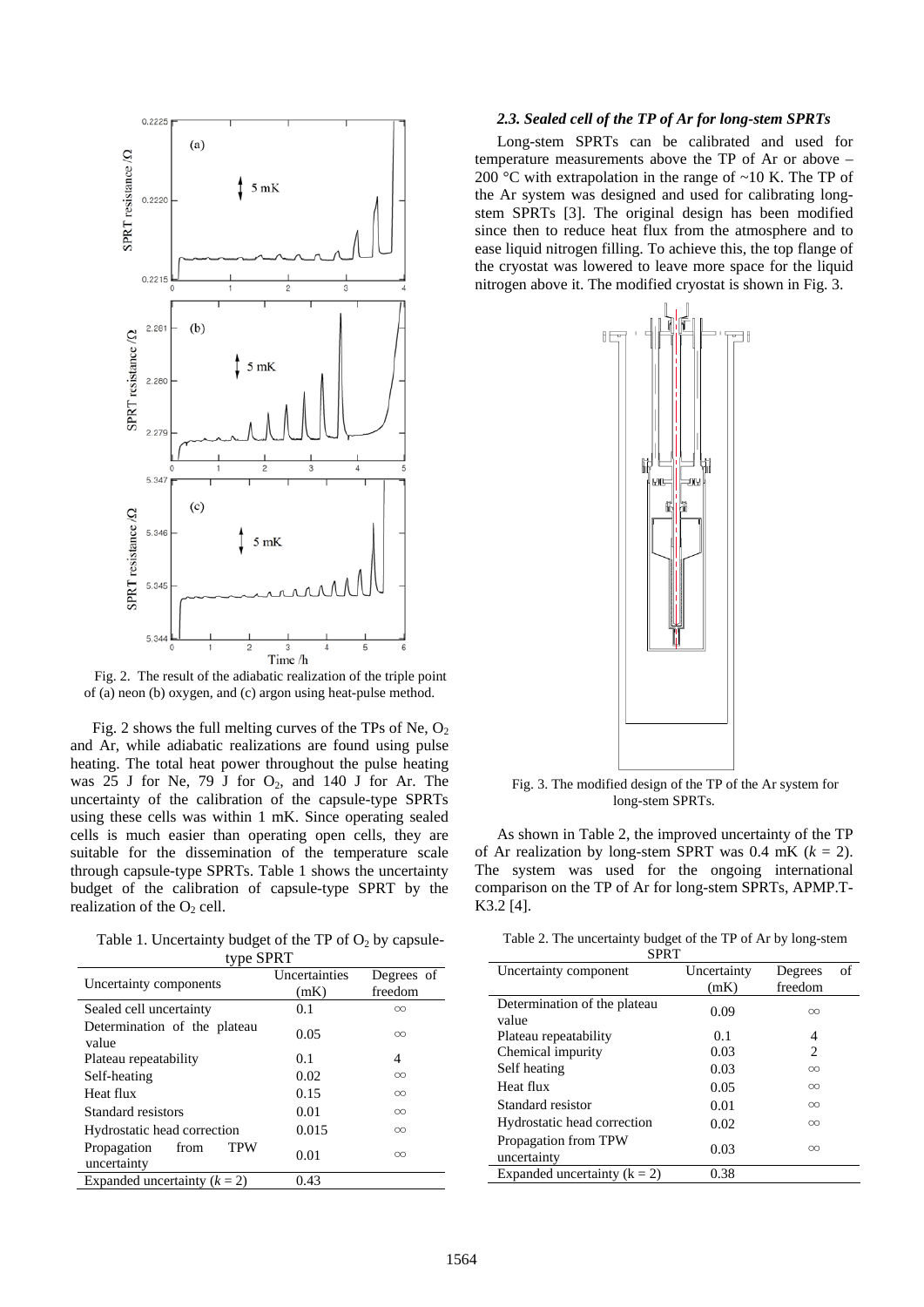#### *2.4. Controllable comparison cryostat*

A temperature-controllable cryostat was manufactured for the calibration by comparison of long-stem SPRTs and capsule-type SPRTs. The design for the cryostat was essentially the same as the one the National Research Council of Canada uses [5]. The cryostat was designed so that four capsule-type SPRTs and four long-stem SPRTs can be compared at the same time. We used liquid nitrogen as a coolant, and the base temperature of the cryostat was ∼– 190 °C when cooled down for about 10 h from room temperature. Fig. 4 shows a photograph of the comparison cryostat. We compared two capsule-type SPRTs calibrated at their sealed cells up to the TP of  $O_2$ , and one long-stem SPRT calibrated at the TP cell of Ar for the long-stem SPRT. The measurement showed that the calibration results were consistent within 1 mK near the TP of Ar. The uncertainties of each calibration were in the order of, or less than, 1 mK. The uncertainty of this comparison was larger than 1 mK and was mainly due to the inhomogeneity within the cryostat.

One problem of this comparison cryostat is that its time constant is very large because of the large thermal mass of the copper block. Therefore, it usually takes longer than one hour to stabilize the temperature of the system at a calibration temperature, and for more precise calibration, the required time is even longer. To resolve this problem, a method of dynamic calibration with first-order compensation of the time lag was suggested and successfully tested [6]. As long as the rate of the temperature change of the cryostat is low enough, this method is useful, even when active temperature control of the cryostat is unavailable.



Fig. 4. Photograph of the cryostat for low temperature calibration by comparison.

#### *2.5. Liquid nitrogen block*

For customers who need calibration at the boiling point of nitrogen, the comparison cryostat described in Section 2.4 would be superfluous because it gives a calibration result in a given temperature range. We manufactured the boiling point of the nitrogen block calibrator. The stability of the comparison block is 2 mK and it was designed for the comparison calibration of industrial platinum resistance thermometers with a calibrated SPRT. Fig. 5 shows the liquid nitrogen comparison block. Six test thermometers can be compared simultaneously, with an SPRT in the centre.



Fig. 5. Photograph of the liquid nitrogen comparison block.

## **3. TRACEABILITY SCHEMES**

The traceability of the low temperature standards at KRISS will be supported by two international key comparisons, CCT-K2 (completed) and APMP-K3.2 (ongoing). Fig. 6 shows the traceability scheme of our temperature standards below the TP of mercury. Some traceability is completed (solid lines) and some has yet to be done (dashed lines). The traceability starts from the open cells, which is traceable to international temperature scales via CCT-K2. Since we have not submitted the  $e$ -H<sub>2</sub> point in CCT-K2, the traceability chain is not complete. The calibration services are done with the sealed cells. For traceability, the sealed cells should be certified by the open cells, and this is still to be done. Long-stem thermometers up to the TP of Ar are calibrated at the sealed Ar cell. The traceability of this Ar cell will be supported by APMP.T-K3.2, which, in turn, will be linked to CCT-K3. The linkage will be provided by NIM (National Institute of Metrology, China) and NIST (National Institute of Science and Technology, USA). The Ar cell has also been compared with the sealed cell, and the result was within 1 mK. Industrial thermometers are calibrated by comparison in the controllable comparison cryostat, either with a reference capsule-type SPRT that is calibrated at the sealed cells or